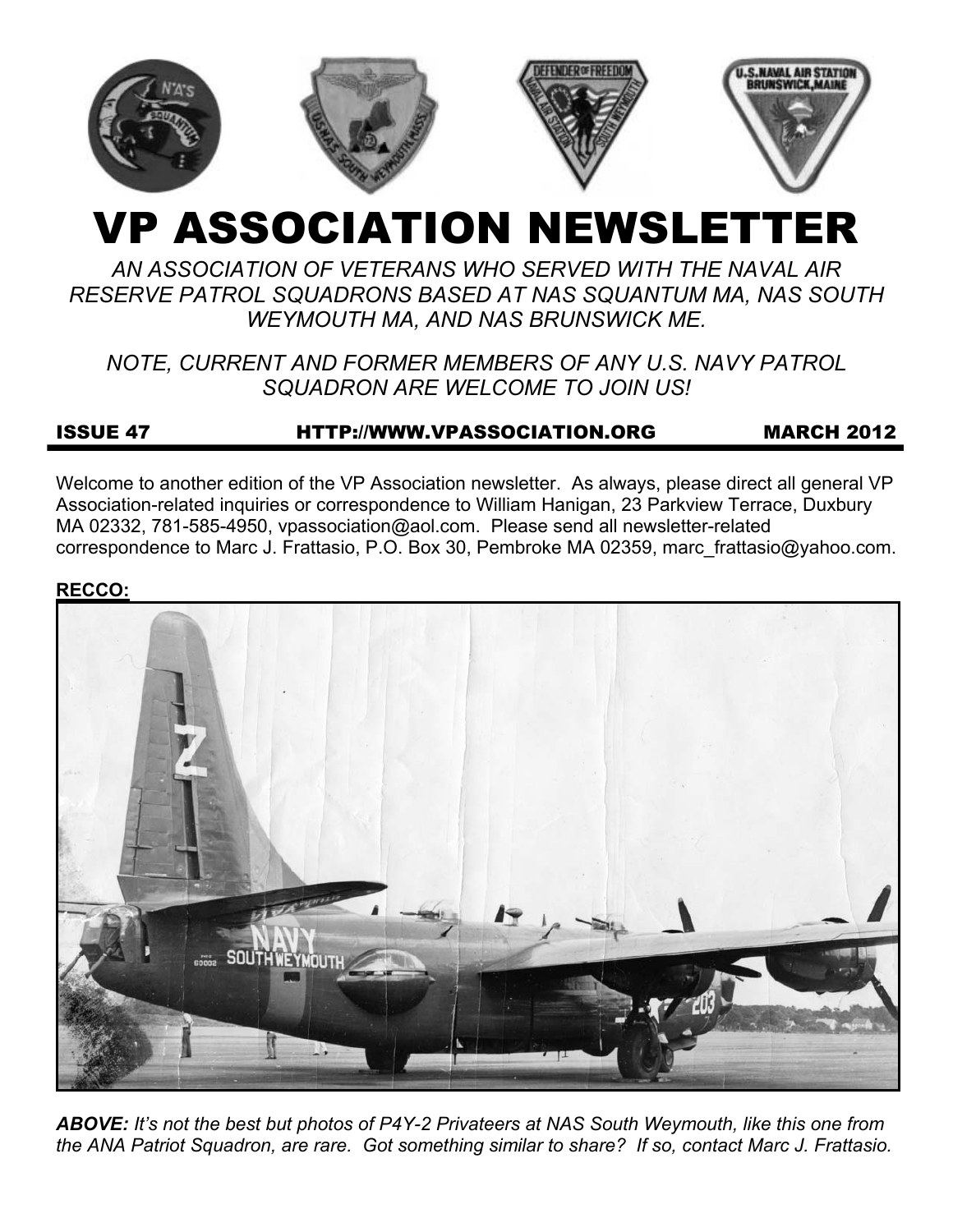# **FINAL FLIGHTS:**

We lost two VP Association members since the last newsletter, Robert Moran and Robert Silver. Robert Moran, formerly of New Hartford NY, passed away on November 14<sup>th</sup>. Bob served with VP/VPB-92 during the Second World War. VP/VPB-92 (the Navy changed the designations of all wartime patrol squadrons from VP to VPB in 1944) flew PBY-5 Catalinas in the Caribbean and Mediterranean theaters of operations. The squadron was involved in combat operations against German submarines and in at least one case an enlisted aircrewman was killed when struck by anti-aircraft gunfire from a U-boat. Though sharing its designation with modern-day VP-92, the Navy does not consider the wartime squadron to have been an ancestor of the USNR unit. Regardless, several members of wartime VP/VPB-92 are part of this group and we are happy to have them with us. Robert Silver, who lived in Auburdale MA and was in VP-911, was ill for a long while.

## **THE ANNUAL REUNION:**

It is never too early to plan to attend the VP Association's annual reunion. As before it will be on a Saturday in September but we may pick a new location closer to old NAS South Weymouth this year.

## **ADMIN FUND DONATIONS:**

The VP Association has no dues. Voluntary contributions are always welcome to help defray the cost of printing and mailing newsletters to shipmates without e-mail. We'd like to thank Philip Baker, Peter Fern, Ray Guerin, and Peter Pace for their recent contributions to the administration fund.

## **AN IMPORTANT NOTICE ABOUT NEWSLETTERS SENT VIA U.S. MAIL:**

It is now costing us over \$300 each quarter to print and mail newsletters to those of you who do not get it by e-mail. Even with the donations we get, this is becoming very difficult for us to do**. If you receive a paper copy of the newsletter via the U.S. Mail please be sure to read the important message from Bill Hanigan that is presented on the last page of this issue.** 

#### **LOST CONTACT:**

Please let Bill Hanigan know whenever your street or e-mail address changes. We are missing valid e-mail addresses for Andy Berlow, Paul Dormant, and Dan Gilbert.

#### **RECENT CHANGES OF ADDRESS:**

Bill Doherty 4 Marshall Road Stoneham, MA 02180 centuryacres@comcast.net Steve Harris 88 Pea Hill Drive Valentines, VA 23887 Dennis Nealon 605 NW 12th Loop Oak Harbor, WA 98277 Daniel Walsh 48 Shore Road Nantic, CT 06357

Please note new e-mail addresses for Ron Hoffmann at ronhoff0427@yahoo.com, Dennis Nealon at nsp10950@gmail.com, and Larry Middlebrook at middawg@aol.com.

#### **NEW MEMBERS:**

Philip Baker 57 Huntington Ave. Dartmouth, MA 02747 philipbaker25@yahoo.com

John Kipp P.O. Box 31 Morgan VT 05853 802-883-0255 jdkipp@myfairpoint.net Pete Cohn pecoh@tds.net

Erik Madsen 38 Old Powderhouse Rd Lakeville, MA 02347 508-947-1079 soccerrace@aol.com

Buck Doyle 1194 Foxmeadow Trail Middleburg, FL 32068 904-282-4483 buck99@comcast.net

Fred Marguez 22 Pleasant Street Kennebunk, ME 04043 fred@gofred.comsoccerrace@aol.com CDR C. X. Kennedy 1011 River Bay Rd Annapolis, MD 21409 cxkennedy6@verizon.net

Henry Piel 10 Pratt St South Grafton, MA 01560 774-217-3506 hwpiel@post.harvard.edu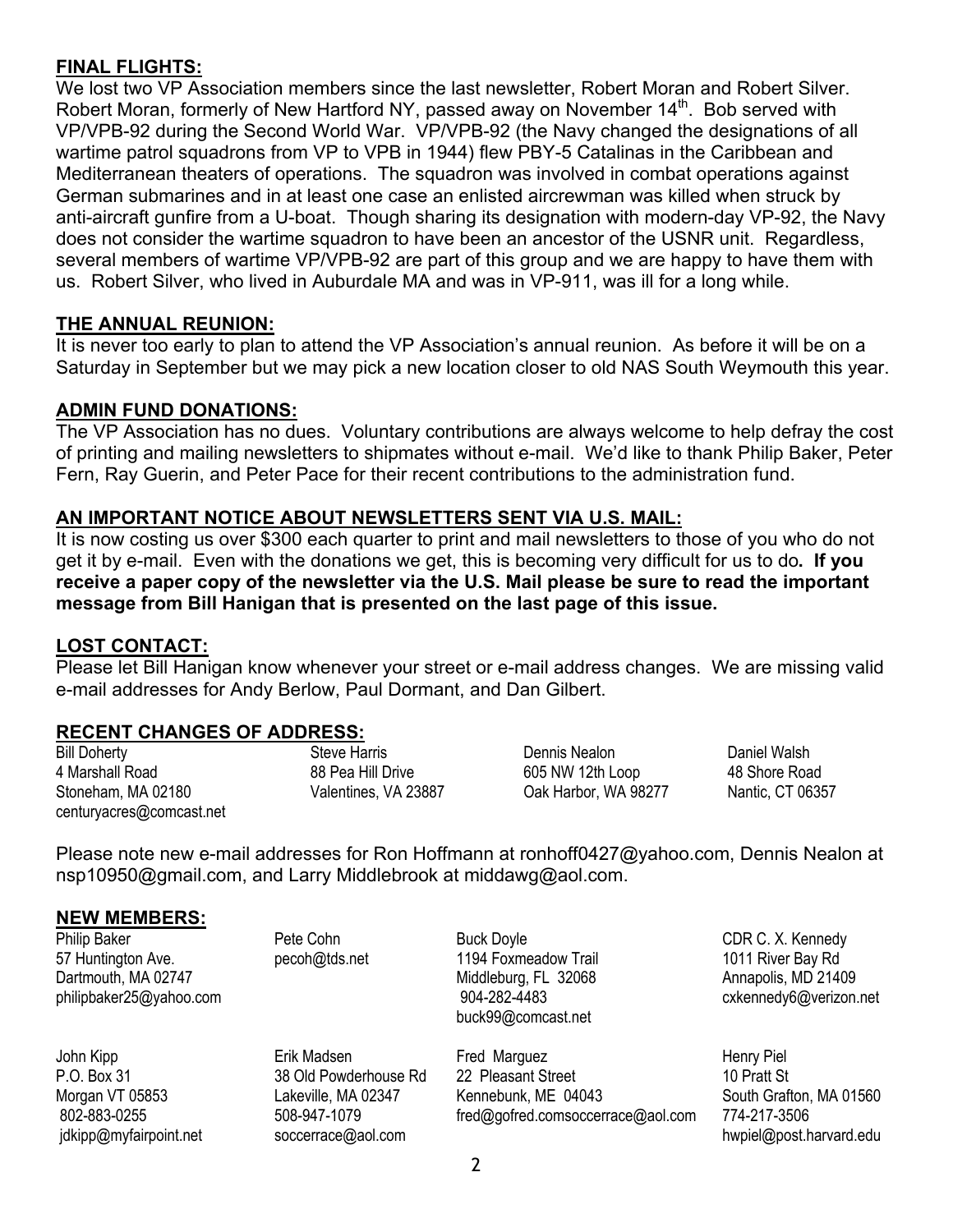Rev. Steve Rock St. Agnes Parish 186 Woburn St Reading MA, 01867 781-944-0490 fr.steve@st-agnes-rreading.org Alexander Zimba 3542 Brookview Rd Philadelphia, PA 19154 215-637-4062 ziemba481@comcast.net

## **STEVE BAXTER RETIRES:**

Steve Baxter, formerly with VP-92, recently retired from the Navy as a captain on January 13 $^{\text{th}}$ . If you'd like to with him well or contact him for any other reason his e-mail address is bax224@aol.com.

## **A PHOTO AND NOTE FROM BOB MANDEVILLE:**



I came across this photo while swapping shots with some friends who were also bets and I came across this shot taken in Nimes, France. I thought you guys might appreciate it. Here was the deal. We were on our 2-week Active Duty working out of Rota, Spain. For whatever reason, we drew the short straw and just 'had' to go to France for one overnight, to play with one of their subs for practice. This picture was taken on the way back to the airstrip for the trip home. We all had some French francs left and no way to cash them in, so we stopped at a bakery to spend them and have some munchies on the trip back.

For those of you with vision problems, I'm first row, left. For those of you who are observant, the guys in the CC LIne are members of my crew. Some of them are listed here; standing, left; BIll Hanigan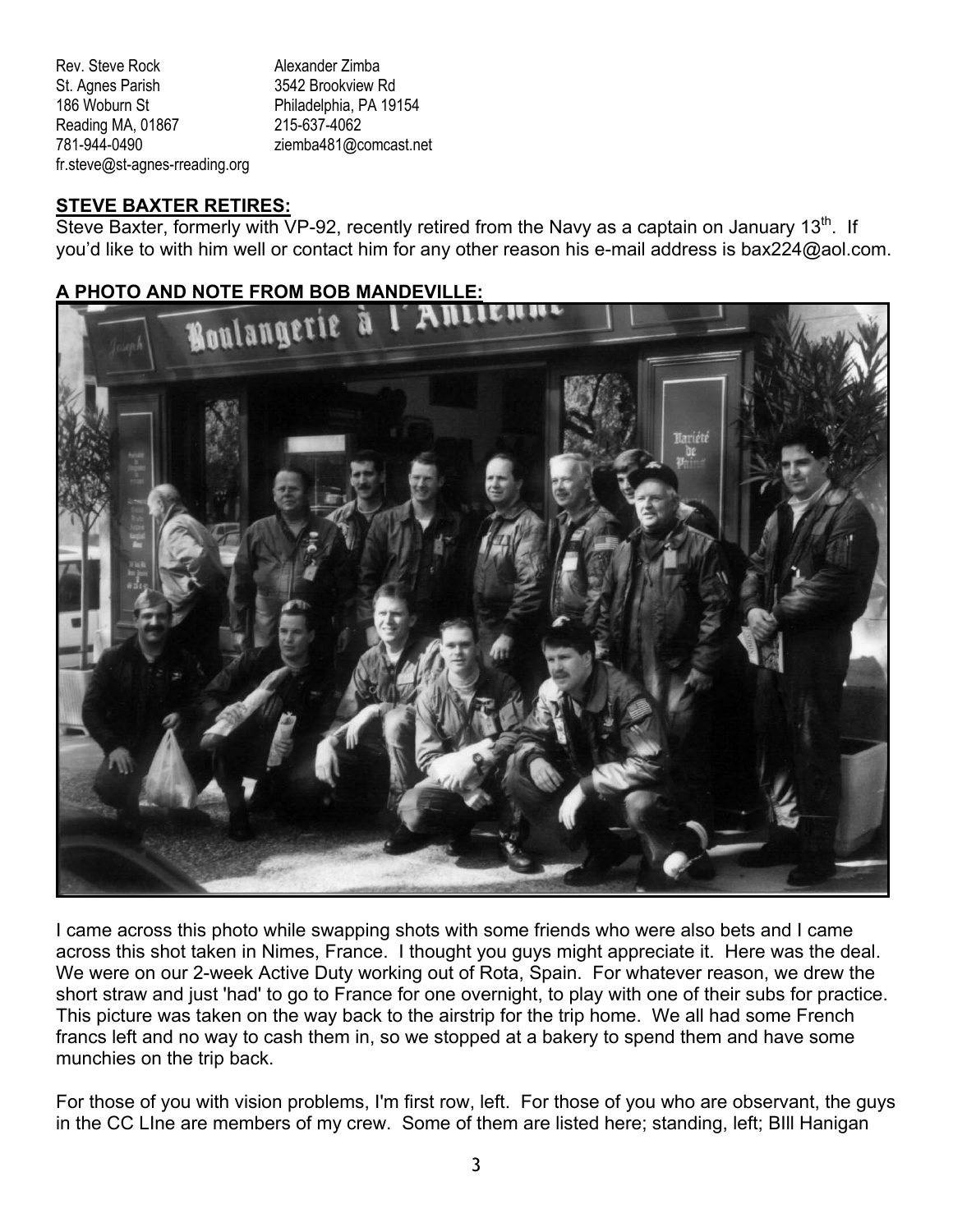(ordnance, loves to make things go BOOM). Next to Bill is Ray "Stonge" Saint Onge... Flight Engineer. Usually had plenty of Playboy magazines with him. Standing, 3rd from left, Ned Rogerson, Tactical Coordinator - runs the tactical group and drops the torps (would love that job, myself). Standing, 4th from Left, MIke "Swatman" Swatkowski, helluva good pilot but we don't tell him that. Next to Mike is DIck Shafner, Flight Engineer. Loves it when things break so that he can show off and fix them. Standing, right end, is "Captain Kirk" Hassle, Navi-guesser. and a good one. Gets lost when driving, though. Standing, 2nd from right, Ed Sabatini. Radar. Can find a rusty can of beans in 10-ft seas. Kneeling, right end.. BIll Barry, my twin. We both ran the same gear and annoyed Ned as much as possible. Helluv an operator.

Question; after seeing this motley crew, would you trust the defense of your country to them????

## **A PHOTO AND NOTE FROM STEVE MALONEY:**



A couple of months ago I ran into an old VP-49 sailor by the name of Bob Funderberg. I figure that even though he was not have been a Minuteman, there may be someone in the squadron that knew him or at least knew of him, given the large number of former East Coast sailors that get the newsletter. He is living in the Little Rock, AR area, and is semi-retired and doing some consulting work.

More importantly, Bob gave me a photo of two old VP-49 P5M Marlin flying boats over Bermuda. The photo was taken on 15 February, 1962. Even though its a bit of a "way back on the tapes" item, I thought there might be some interest from our fellow Minutemen in the picture. In any case, I hope all is well, and wish all the Minutemen, wherever they may be, a safe and prosperous new year.

#### **HELP WANTED:**

Henry Piel is looking for a silver Zippo lighter with the NAS South Weymouth insignia on it. These were sold in the NEX on the base for many years. If you've got one that you'd like to part with contact Henry at 774-217-3506 or hwpiel@post.harvard.edu. Also, Cindy MacKool is still looking for a VP-92 challenge coin. If you can provide her with one contact her at 586-242-7777 or cmac404@aol.com.

# **NAS SOUTH WEYMOUTH'S HANGER ONE MEETS THE WRECKING BALL:**

During the week of February 13<sup>th</sup> demolition crews started tearing down Hangar One, the largest structure remaining at old NAS South Weymouth. The hangar is supposed to be gone by the end of the first week of March. Hangar One, which was used to house and maintain training aircraft assigned to Navy Reserve squadrons and utility aircraft assigned to the base itself, was completed during November 1970. It is being razed to make way for a new road called the East-West Parkway.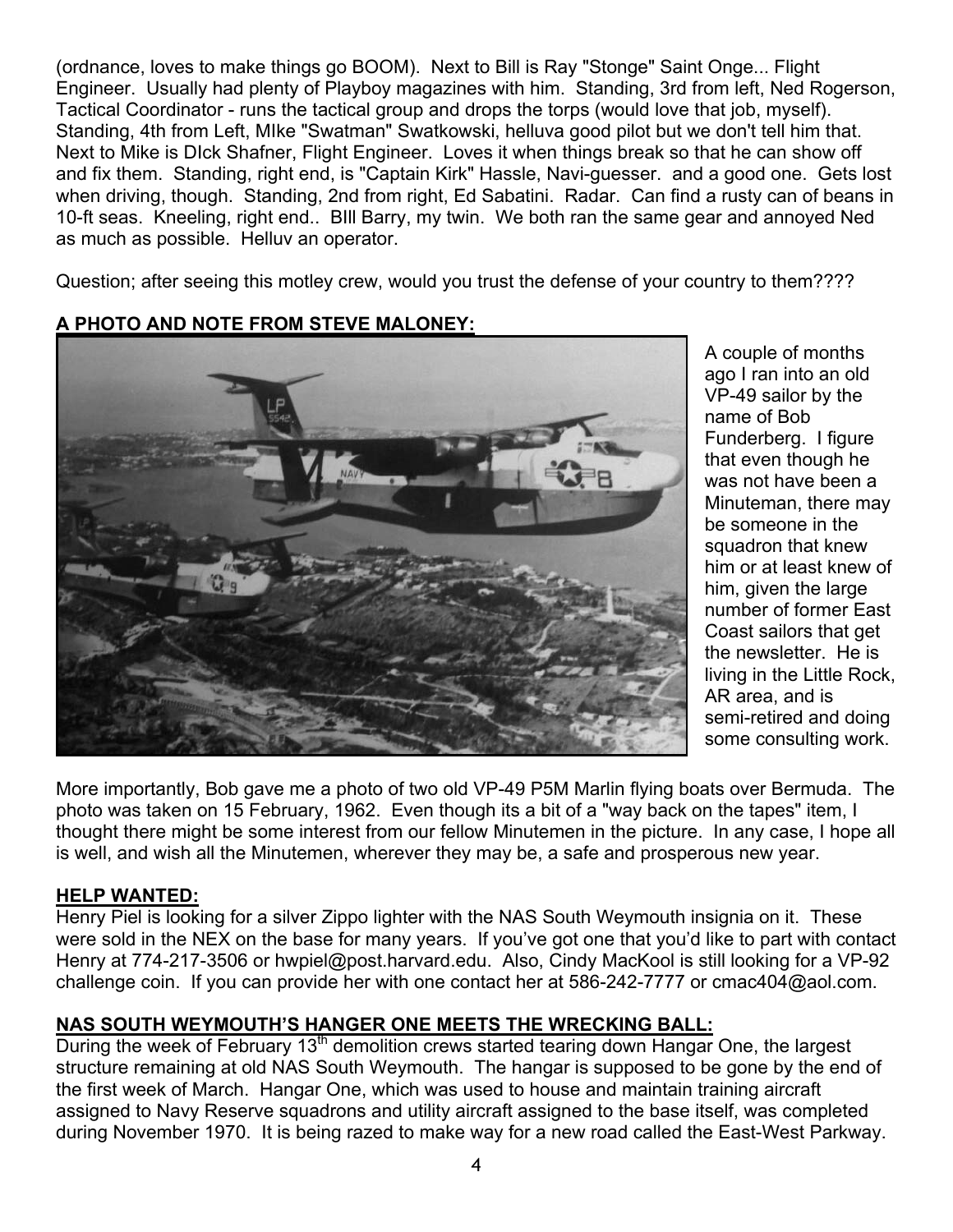The 276 foot long, 259 foot wide, and 76.5 foot tall structure replaced a much larger hangar that was built during 1942. The earlier structure, which was specially designed to support blimps used during the Second World War to protect coastal shipping from German submarines, was 960 feet long, 337 feet wide, and 192 feet tall. In its day it was the second largest aircraft hangar in the world and a landmark easily visible from high ground across Boston's South Shore region. The old hangar, which was unheated, difficult to maintain, and tended to obstruct radar signals, found itself on borrowed time after the Navy stopped operating blimps from NAS South Weymouth during 1961. It was torn down during the late fall of 1966.

The modern Hangar One took four years to build. On August  $18<sup>th</sup>$  1967 tragedy struck when several of the 120-ton reinforced concrete arches that served as the hangar's framework collapsed like dominoes, crushing two civilian construction workers to death. Over the years Hangar One served as the base of operations for Naval Air Reserve squadrons VP-92, HS-74, HSL-74, and VR-62. The last of these reserve units, VP-92 and VR-62, were relocated to NAS Brunswick, Maine before the end of July 1996.

The airfield at NAS South Weymouth was closed on September 30<sup>th</sup> 1996 thus ending Hangar One's career. The base itself remained in Navy hands for another year, until September  $30<sup>th</sup>$  1997. During the following fifteen years the hangar has remained vacant and subject to the depredations of the weather and neglect.

Most of the former Navy buildings at NAS South Weymouth, including Hangar Two, which in recent years was used exclusively by the Marine Air Reserve squadrons, still remain more-or-less intact. However, they will soon follow Hangar One and will be torn down to make way for the SouthField real estate development. If you care, get out there and take your pictures now…



# **P-8A MAKES DEBUT IN "BOLD ALLIGATOR" EXERCISE (Navy Times 2/7/2012):**

Swooping low over the aircraft carrier Enterprise, the Navy's newest jet looks every bit a war craft, with little to belie its commercial airliner lineage or current test missions. The P-8A Poseidon maritime multi-mission aircraft apparently made its first appearance in an operational, fleet exercise February 3<sup>rd</sup> when it began flying sorties in support of Exercise Bold Alligator, the largest amphibious exercise in a decade, now taking place along the coasts of Virginia and North Carolina.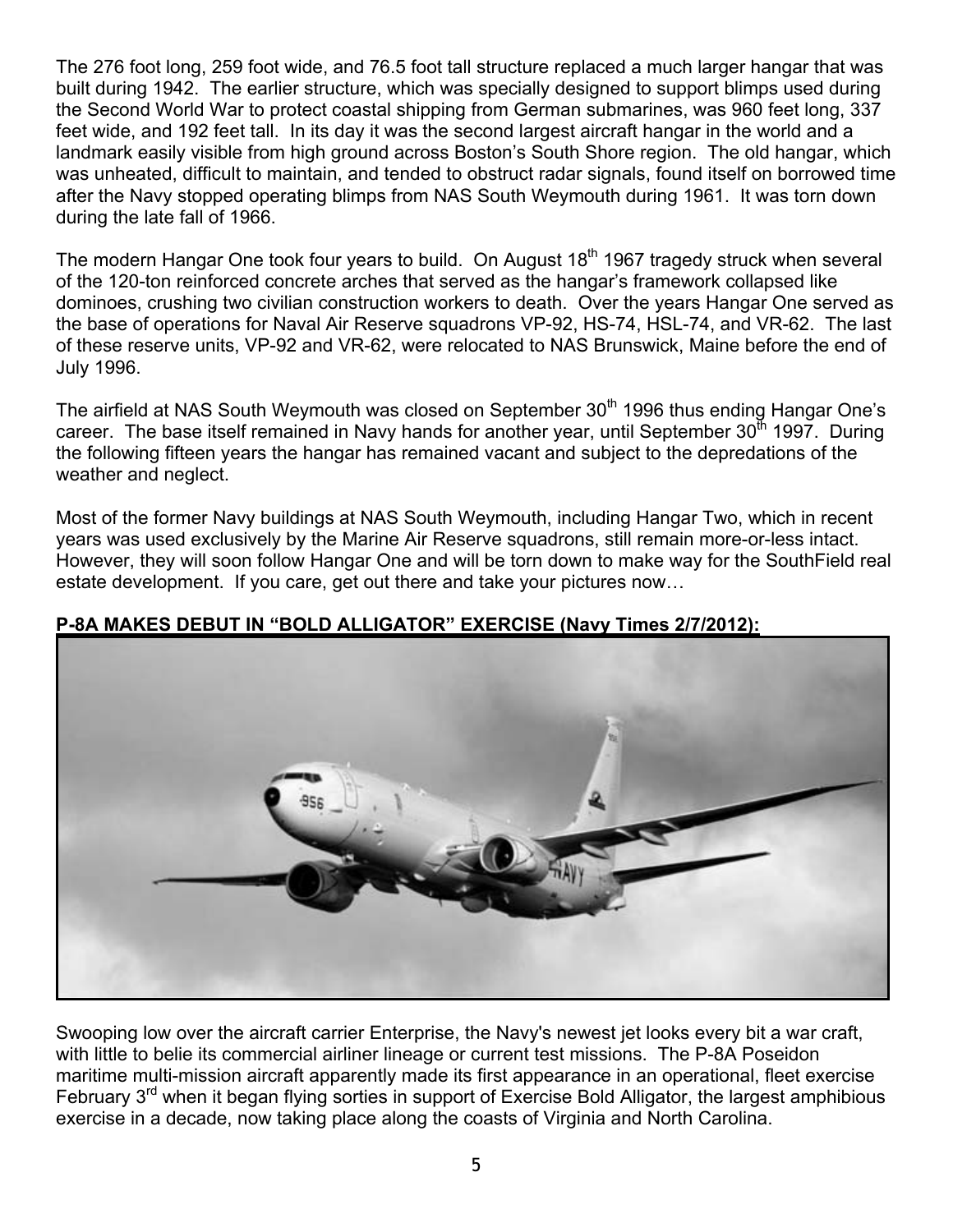The P-8A flew 20 missions in support of the Enterprise and its strike group, and another 14 sorties operating with the amphibious strike group and Marine expeditionary forces, according to U.S. Fleet Forces Command in Norfolk, VA. That's a departure from the extensive P-8A flight test programs being flown by Air Test and Evaluation Squadrons 1 and 20 (VX-1 and VX-20) from Naval Air Station Patuxent River, Md.

Sporting a spiffy sinking submarine logo on its tail, the VX-1 P-8A photographed from the Enterprise is known as "T-6," the last of six test and evaluation aircraft delivered to the Navy by Boeing. It was accepted by the Navy and arrived at Pax River on Jan. 17, said LaToya Graddy, a spokesperson for Naval Air Systems Command. The aircraft also will be used in upcoming operational test exercises set to begin this summer, she added. The P-8 is under development by the Navy to replace the venerable, turbo-prop P-3 Orion.

## *Navy Times article by Christopher P. Cavas*

## **NAVY TESTING DRONE THAT TRACKS SUSPICIOUS VESSELS (www.military.com):**

YOKOTA AIR BASE, Japan -- The Navy is testing a long-range drone that hovers 70,000 feet above aircraft carriers and allows fleet commanders to track suspicious vessels across vast expanses of sea. A prototype of the as-yet-unnamed drone, referred to as the Broad Area Maritime Surveillance (BAMS) system, is in action with the Navy's 5th Fleet and, according to one naval expert, could help keep tabs on any Iranian threats to shipping in the Persian Gulf.

Iran's army chief, Gen. Ataollah Salehi, on Tuesday warned American aircraft carriers not to return to the Gulf – the latest in a series of provocations responding to new sanctions imposed by the U.S. over Iran's efforts to acquire nuclear weapons. Navy officials won't talk specifics about the missions the unmanned maritime aircraft is taking part in around the region, saying only that the drone flies a 24-hour long mission every three days and is providing more than half of 5th Fleet's aerial intelligence, surveillance and reconnaissance information.

But the Navy could use the BAMS Demonstrator – an RQ-4 Global Hawk equipped with modified Air Force radar, a high resolution camera and infra-red sensors – to track hundreds of suspicious vessels in the Gulf, according to Jan Van Tol, a retired U.S. Navy captain who is a senior fellow at the Center for Strategic and Budgetary Assessments in Washington, D.C. "This is obviously an important mission, especially in view of current tensions," he said. Potential Iranian threats include submarines, torpedoes, missiles, mines and small boats that might be packed with explosives to attempt swarming attacks on U.S. ships. The BAMS and other intelligence, surveillance and reconnaissance assets would have plenty of time to spot suspicious vessels because the entrance to the Persian Gulf is about 20 miles wide at its narrowest point, Van Tol said.

The first BAMS aircraft off the production line will make a maiden flight in June, with a target date on entering the service in 2015, according to its manufacturer, Northrop Grumman. The drone, in combination with new manned P-8A Poseidon jets, will replace the Navy's aging fleet of 250 P-3 Orion surveillance aircraft, representing a sea change in the service, according to Capt. James Hoke, program manager for the Navy's Persistent Maritime Unmanned Aircraft Systems Program Office in Patuxent River, Md. "It's the first time we are really going forward with… unmanned replacement for a manned aircraft," Hoke said.

The P-3, which began service in the 1960s, is one of only a few aircraft that have been operated by the U.S. military for more than 50 years. The Navy will purchase 117 Poseidons from Boeing, with the first of the modified 737 commercial jets operational from 2013. Twenty of the new long-range maritime surveillance drones will be fielded from 2015 with all of the aircraft operational by 2019,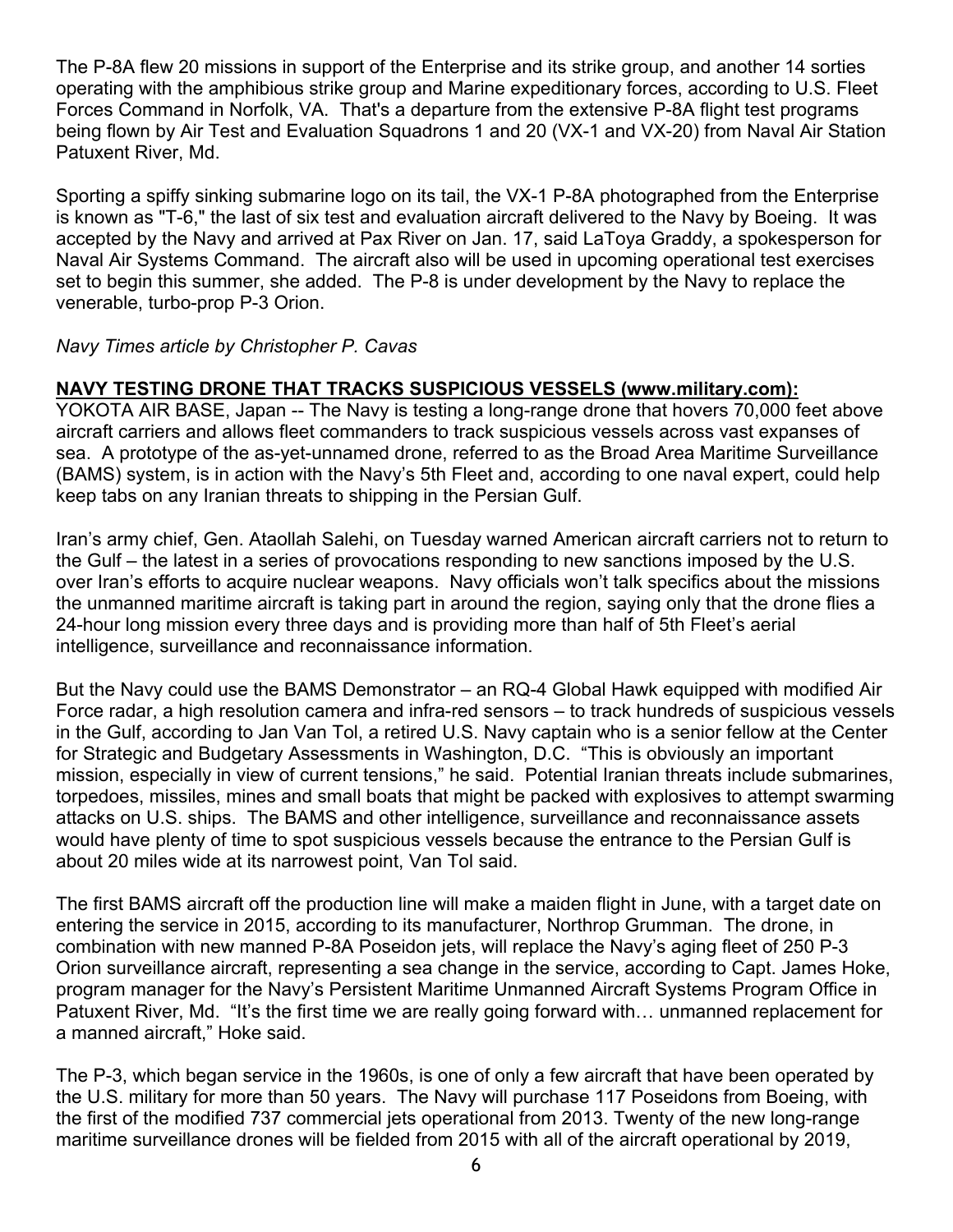Hoke said. The new planes will join a patrol and reconnaissance group at Jacksonville Naval Air Station, Fla., Hoke said, with personnel spending part of their time flying drones and part of it piloting the P-8s.

While being piloted from afar, the unmanned aircraft will be assigned to the 6th Fleet in the Mediterranean, 5th Fleet in the Middle East, and 7th Fleet in the Pacific. Four of the new drones will be based on the Pacific island of Guam, where the Air Force already flies its unmanned Global Hawk. Four will be at Sigonella, in Sicily, four will be at a secret location in the Middle East, Hoke said. And Walt Kreitler, Northrop's director of business development for the new drone, said he expects four of the Navy drones to fly out of Beale Air Force Base, Calif. and four to fly out of Jacksonville Naval Air Station.

The Navy's new drones look like the Global Hawk, but the resemblance is skin deep. The front edges of the aircraft's wings have been toughened to withstand bird-strikes while its electronics are designed to withstand power surges from lightning, Kreitler said. The Navy drones have stiffer wings that allow them to dive below 10,000 feet to get a closer look at targets floating on the water. At that altitude there are strong wind gusts that could tear a Global Hawk to pieces. To survive in rough weather the Navy drones will also add de-icing equipment, Hoke said.

The system that will be fielded in 2015 also will include state-of-the-art maritime radar and sensors that can rotate 360 degrees and capture full-motion video, according to Cmdr. Craig Dorrans, who is helping lead the drone project. "BAMS will have an automatic identification system that picks up transponders on commercial shipping that gives us position, course and flag," he said, adding that airto-air radar will help the drone avoid mid-air collisions. The ability of the drone to pick up ships' transponders will help commanders focus on vessels that are not sending the signals or which appear to be sending bogus signals, Hoke said. The Navy's demand for intelligence, surveillance and reconnaissance information about what's going on in the world's oceans is almost unlimited, Kreitler said.

Northrop's initial contact, to develop and build the first two drones for the Navy, is worth \$1.6 billion. The company expects to manufacture 68 aircraft but it is still negotiating the price, Kreitler said.

#### **NEW CHICOM MARITIME PATROL AIRCRAFT:**

Here's another example of how Communist China is spending the money they are making at our expense from outsourced manufacturing. This photo shows a new CHICOM maritime patrol aircraft based on the Shaanxi Y-8 transport. The aircraft has four turboprops, a large search radar antenna under its nose, an enclosed weapons bay in the fuselage just forward of the main landing gear, numerous ESM antennas, and a long MAD boom.

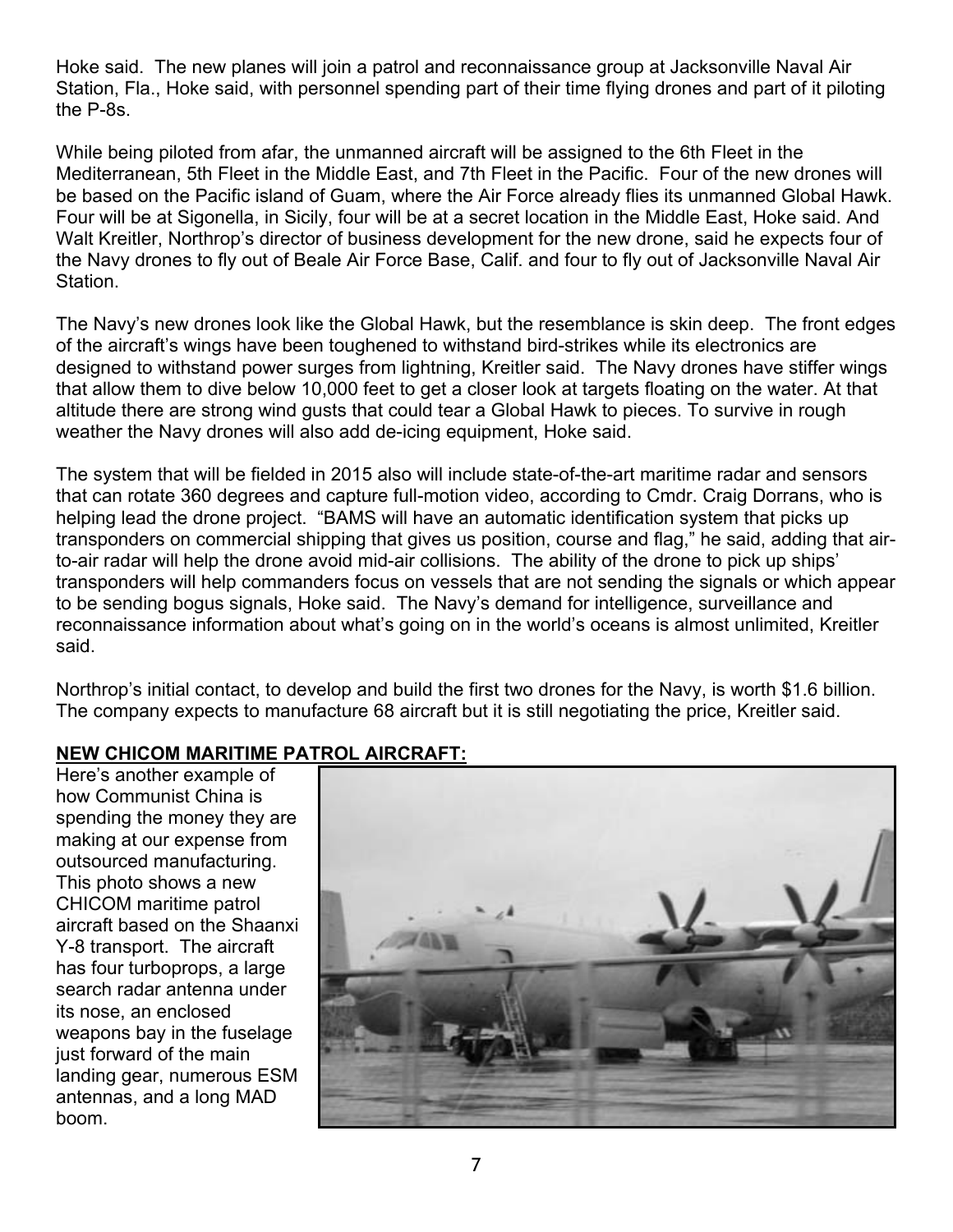# **MEMORIAL DAY OBSERVANCE AT THE SHEA MEMORIAL GROVE:**

The ANA Patriot Squadron will host a public Memorial Day observance featuring the Yarmouth Moose Lodge #2270 Afghan/Iraq Moving Memorial Wall at the Shea Memorial Grove at former NAS South Weymouth on Saturday May, 26th from 9 AM to 3 PM.

The Afghan/Iraq Moving Memorial Wall is a portable war memorial, similar in concept to the Vietnam Veterans Memorial in Washington DC, which carries the names of all US service members killed in action during the first Persian Gulf War and in the conflicts in Iraq and Afghanistan that followed the 9-11 terrorist attack on the World Trade Center. There are presently about 6,000 names on the Afghan/Iraq Moving Memorial Wall and it is updated, as necessary, on a monthly basis. The Memorial Day observance will also feature an appearance by hundreds of motorcycles from the "Rolling Thunder" motorcycle club sponsored by Braintree Moose Lodge #413, parading of the colors by representatives from veterans' organizations, and speeches by local officials.

The ANA Patriot Squadron will open the Shea Field Naval Aviation Historical Museum, temporarily located in the base gymnasium (Shea Fitness Center), from 9 AM to 3 PM that day. All active duty service members and veterans are encouraged to attend the Memorial Day observance in uniform.

Please note also that the Shea Field Naval Aviation Historical Museum is now open on the last day of every month from 9 to 11 AM. Admission is free. See www.anapatriotsquadron.org for details.

# **SQUANTUM AVIATION HISTORY LECTURE::**

Your newsletter editor will give a presentation on the aviation history of the Squantum peninsula, which of course will include NAS Squantum, for the Squantum Community Association at the First Church of Squantum at 164 Belleview Road, Squantum (Quincy) starting at 7 PM on Wednesday May 9<sup>th</sup>. Admission is free and refreshments will be served. Call 617-851-1673 for more information.

# **EXCELLENT SOURCES FOR FLIGHT JACKET NAME TAGS:**

Replacing your long-lost or too-small flight jacket and need a new leather nametag for it? Contact Robert Rice at sales@flightbadge.com or call 800-331-6263. Rice's company, Flight Badge, makes high-quality black or brown leather flight jacket nametags with silver or gold text and with all USN wings and rating badge insignia at a very reasonable price. See www.flightbadge.com for details. Another business, Flight Suit Name Tags, can make embroidered nametags with the VP-92 minuteman insignia like the ones the squadron used during its final two decades. Contact David at military@flightsuitnametags.net and see www.flightsuitnametags.net for details.

# **RECOMMENDED READING:**



"ADAK: The Rescue of Alpha Foxtrot 586", by Andrew C. A. Jampoler, tells the story of a VP-9 Lockheed P-3C Orion that was ditched in the Bering Sea west of the Aleutian Islands on October 26, 1978 due to an engine fire. Five crewmen died and ten survivors were rescued by a Soviet fishing vessel after spending the night and part of the next day in the frigid Arctic water. The paperback book features 240 pages and 11 illustrations. Published by the Naval Institute Press, it can be obtained on-line directly from the publisher at www.usni.org or can be special ordered by any decent book shop by referencing ISBN 9781591144106. This book tells a tale of Cold War survival that should be of interest to anybody who served in the maritime patrol community. Many of us have heard some things about the VP-9 ditching incident over the years but this book presents all the details.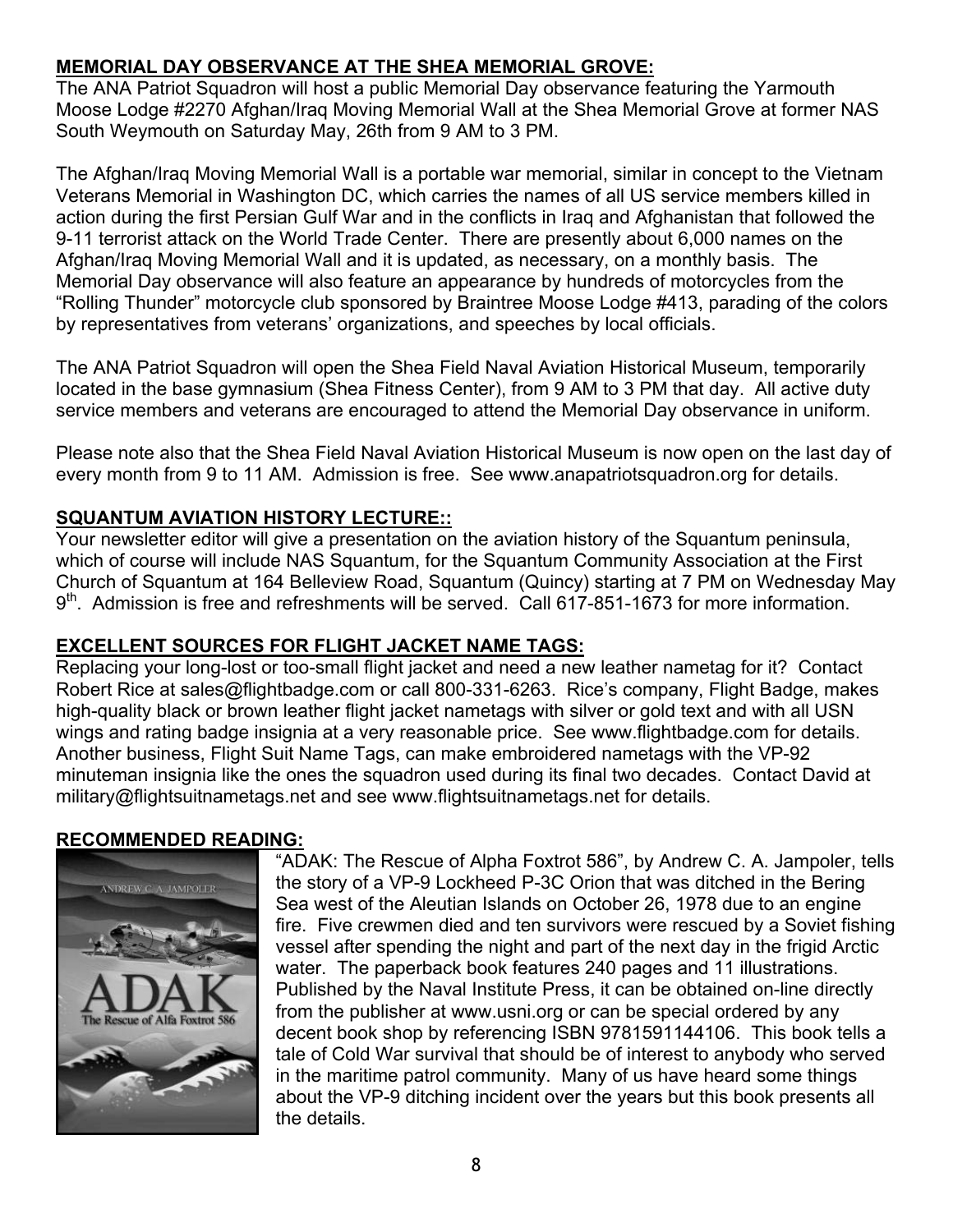# **ON THE INTERNET:**

Here's a link to a recent DOD hazardous materials abatement report about Hangar One at old NAS South Weymouth that may be of interest due to the structure's demise http://us.mc393.mail.yahoo.com/mc/welcome?.gx=1&.tm=1328298109&.rand=ak7esitu63r88#\_pg=sh owMessage; ylc=X3oDMTBucmhobGR0BF9TAzM5ODMwMTAyNwRhYwNkZWxNc2dz&mid=1\_734 076\_AKLuXkIAAUYmTyvncwwSEH15WTY&fid=Inbox&sort=date&order=down&startMid=0&filterBy= &.rand=1794065232&hash=7aa90ef3bfa5115d7892c05293ffc17b&.jsrand=3649054

# **MONTHLY MEETING:**

Don't forget that we meet for lunch on the last Thursday of every month at the Officer's Club at Hanscom AFB in Bedford, MA from 1130 to 1330. Please join us if you can. If you don't have a military ID (base stickers are no longer required) contact Bill Hanigan at 781-585-4950 so your name can be added to the base's security access list. Note, all persons without a military ID are required to enter the base at the civilian gate, not the Hartwell gate.

# **PARTING SHOT:**



*ABOVE: Recognize anybody? Here is VP-913's CAC-4 posed in front of an SP-2E Neptune for an official crew photo taken at NAS South Weymouth during 1965 or 1966. Don Sherwood collection.*